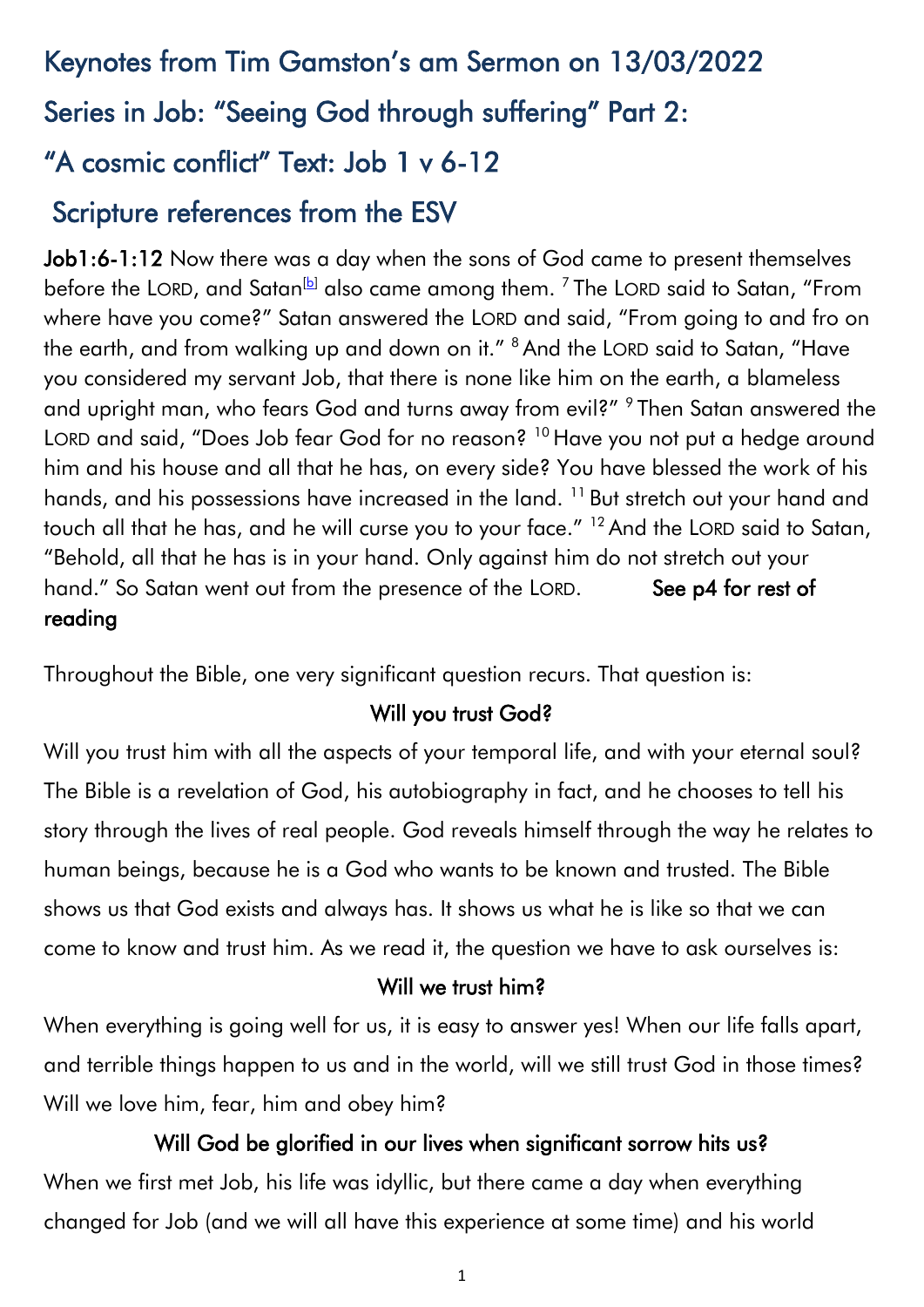collapsed. He lost everything except his life. He buried all his children in one day, and on that same day, all his wealth was taken away. A short time later, he lost his health too. He was plunged into the deepest grief imaginable, so that he wished his life would come to an end, or that he had never been born. Remarkably, he continued to fear God and to trust him even in his darkest moments.

We get to see the back story behind Job's suffering, though Job knew nothing of it. We witness the conversation in heaven between God and Satan, a conversation that teaches us three truths about God which will enable us to trust him even when our life is turned upside down. It is a conversation that will assure us that

### The God who loves us is master of our significant sorrows

We can see three reasons here to have confidence that we can trust God and that he will not let us down.

- 1. God's concern for his own reputation (v6 above). The name Satan means enemy, and we need to be in no doubt that he exists as a real being, not just as a metaphor for evil in the world. He was one of God's created angels, but he rebelled against God, wanting to take over his throne. He has at his disposal an army of fallen angels called demons, whom he deceived and who followed him into rebellion against their creator. He is bitterly opposed to God and his people as this conversation shows.
- The Bible teaches that there is a cosmic conflict between good and evil, God and Satan, but God is sovereign and he wins.

When Satan comes into the heavenly council meeting, God asks him where he has come from. Unlike God, who is

omnipresent, Satan cannot be everywhere at the same time, but he appears to have been wandering the earth looking

for godly people who he can attack. God singles out Job (v8) as being the godly man on earth, a man in whom he

delights and even calls his servant. Satan replies with accusations (v9).

• He accuses Job of only loving, fearing and obeying God because of all that God has given him. If it is all taken from him, Satan says Job will curse God.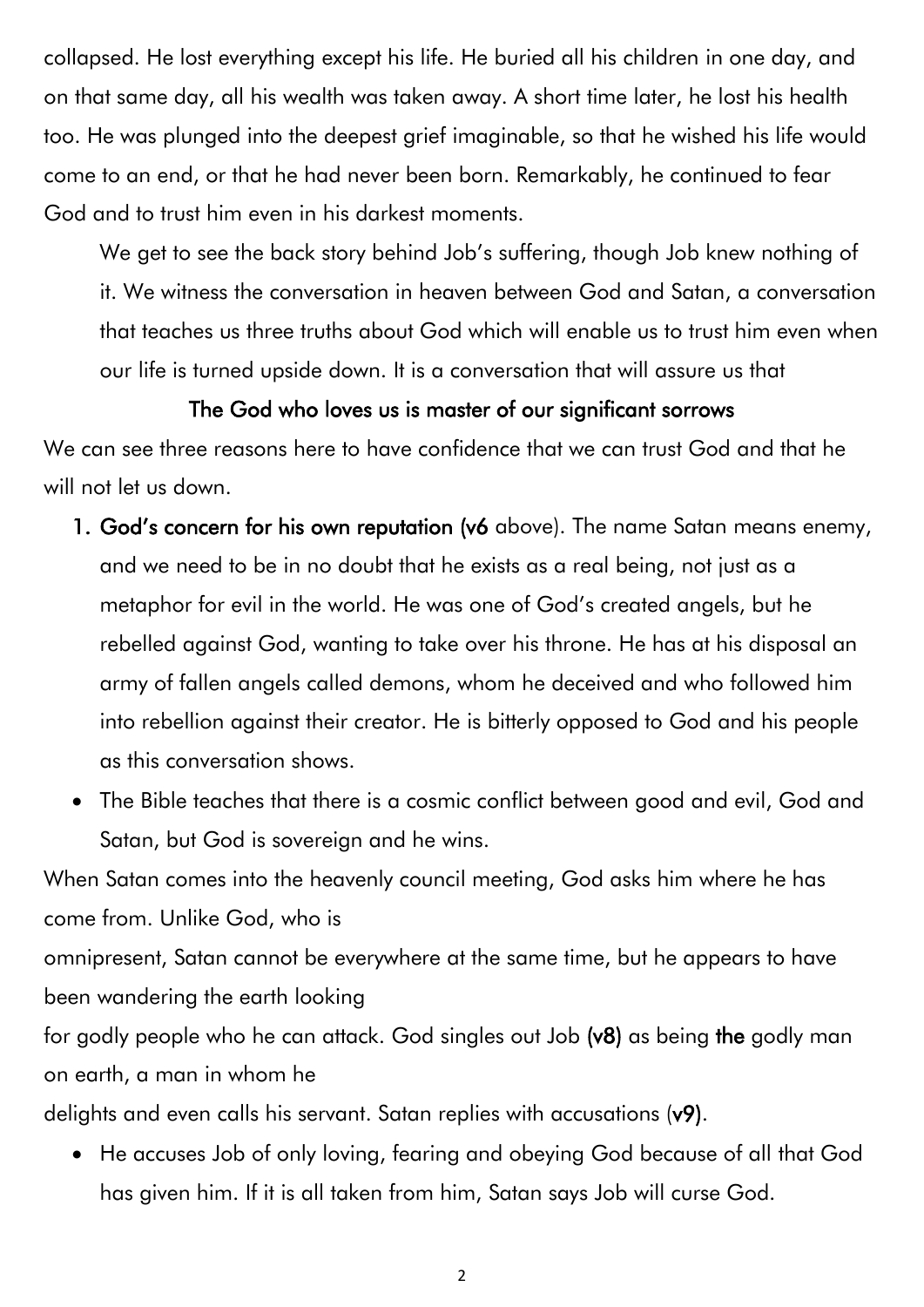• Though he is discrediting Job, Satan's accusations are ultimately aimed towards the character of God. He is saying that God is not worthy of Job's loyalty.

### At stake in this cosmic contest is the glory of God.

The question Satan raises is this. Will a man (in this case Job) fear God, love him and obey him

- for who he is, purely because he is worthy of reverence, love and obedience or
- only because he gives him good things

The only way to find out is to allow Satan to afflict Job. The lesson here flies in the face of our contemporary culture, which makes everything, even our Christian faith, all about 'me', as if I am the centre of the world. The lesson is that

God is concerned more about his own glory than he is for our comfort We may find that troubling, but when we understand what it means, it actually becomes a source of great comfort.

### Because God is concerned for his own glory, he won't ultimately allow evil to triumph

2. God's absolute authority over evil. Who is in ultimate control of what happens in the world – humans, Satan or God? Clearly, Job is not in control over what happens to him. If he was in control of his own life, he would not have inflicted on himself what he suffered. Job could make plans, but he could not be sure they would work out as he wanted them to. (James 4:13-15 see p4).

Is Satan in ultimate control, then? He does have control over things that happen in the world. When God sends him out, Satan has influence over the evil men, natural disasters and disease that afflict Job. We see this truth in the gospels too. (Luke 22:3, Mark 4:35-41, Luke 13:16 see p4). He is described as the 'ruler of this world' (John 12:31). We need to be careful we do not give him a foothold. Job could have said 'Satan has afflicted me', and in one sense that would have been true. Instead, he says: Naked I came from my mother's womb, and naked shall I return. The LORD gave, and the LORD has taken away; blessed be the name of the LORD."(Job 1:21) and 'Shall we receive good from God, and shall we not receive evil?' (Job 2:10). We know he is right to say this, because we are told twice that Job did not sin with his lips (1:22, 2:10). This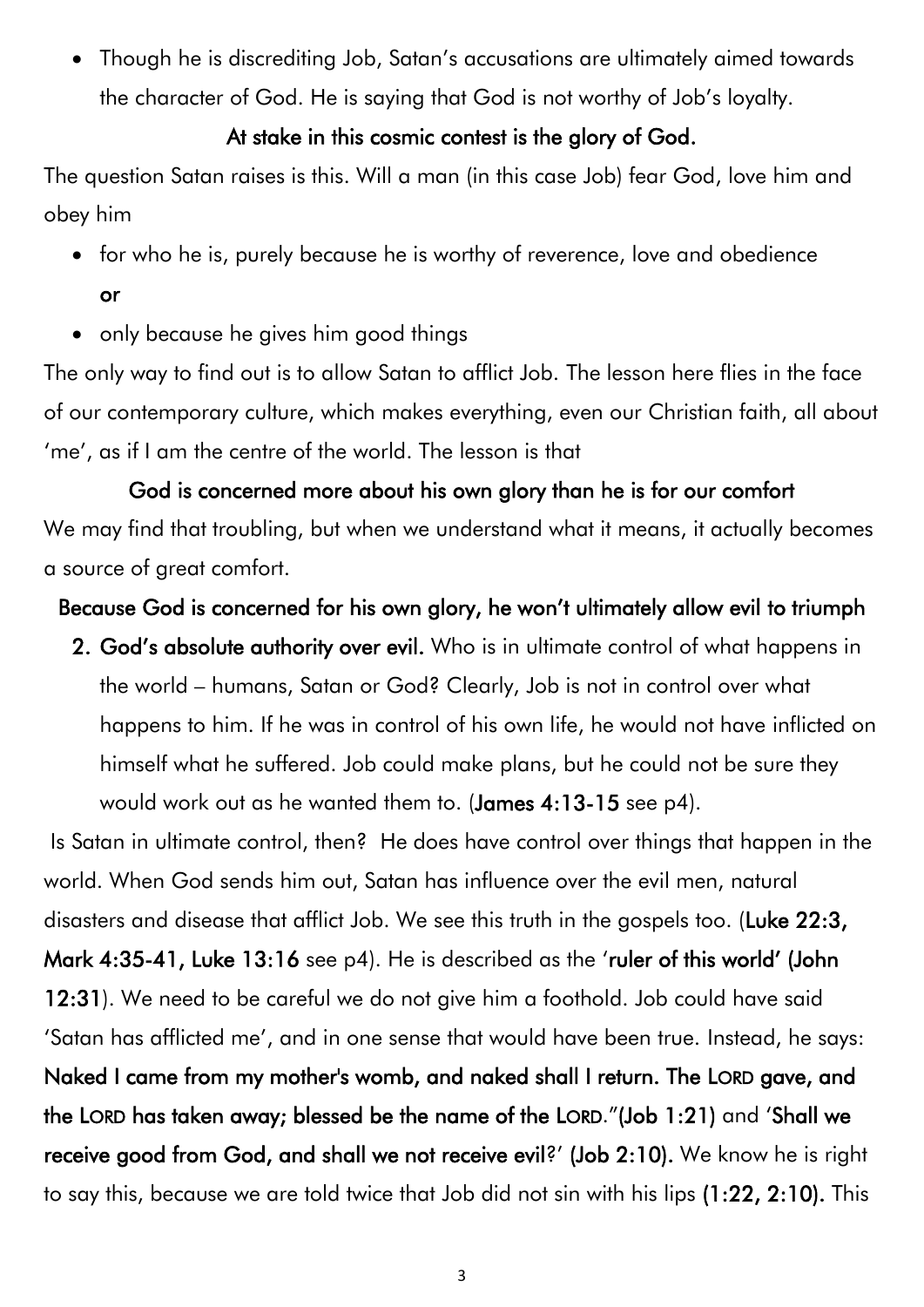leaves us with the uncomfortable and challenging truth that, although Satan can exercise significant authority in the earth, he doesn't have ultimate authority.

• His is a delegated authority, and the authority is delegated by God. In the conversation between God and Satan, it is God who has the first and last word.

- Satan doesn't speak until God asks him a question, and says nothing once God has told him what he can do.
- It is God who gives Satan authority to attack Job. He cannot do it unless God allows it.
- He can go no further in his attack on Job than God permits (1:12, 2:6). God has the final word on Job's life.
- Satan is under the sovereign control of God and can only do what God allows.

This might cause you to feel deeply uncomfortable and conflicted. You might question who this God is who allows Satan to so afflict God's loyal servant, Job.

However, who would you rather have in ultimate control of your life and this world? Would you prefer:

- To have your life at the mercy of an unconstrained Satan, who hates you?
- Or to be under the sovereign control of God, who loves you, and is all good and wise?

Those are the only choices. You would surely prefer to know that

# Your life is in the hands of the God who is all good, all wise and who loves you; the God who will always have the victory over evil, turning it round for your good and his glory.

3. God's decisive victory over Satan. Satan has made an attack on the glory of God, which God will not let him get away with. Satan's authority has been shown to be an authority delegated by God, so that we can have the assurance that God is sovereign. God's glory and God's sovereignty mean Satan's defeat.

Satan was wrong about Job's response to his afflictions. Job was stripped of everything that God had given him, yet he does not curse God to his face. Satan was defeated in this contest because God's grace was operating in Job's life.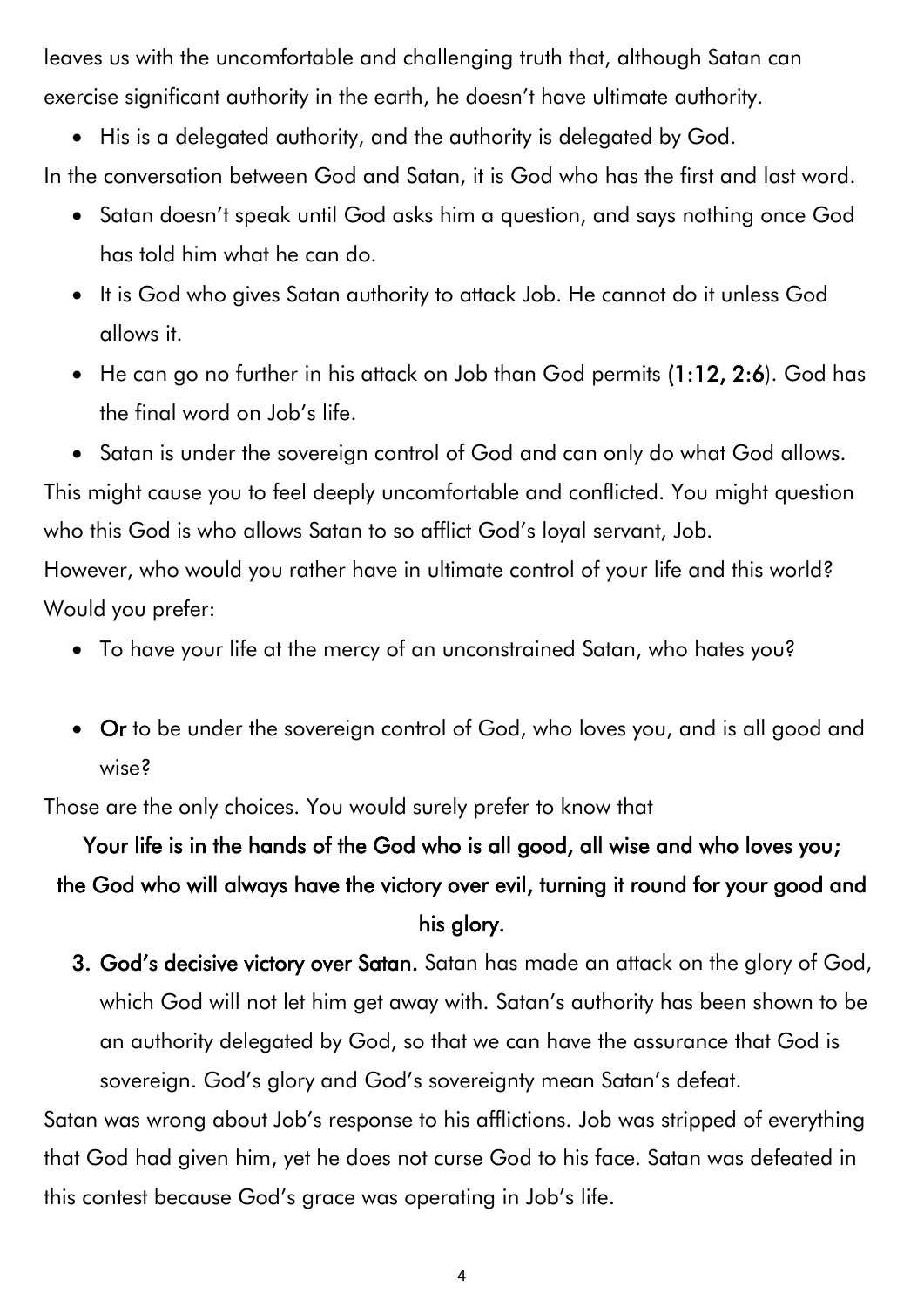God is glorified in the life of Job as being worthy of fear, love and obedience purely for who he is. Everything is taken away from Job, but he still fears God, loves God and obeys God because God is worthy.

After this, Satan no longer appears in the book of Job. He is defeated by God, who is working through Job.

### Satan may be a formidable enemy but he is a defeated enemy.

The greatest defeat happened 2000 years ago when the Lord Jesus Christ, God incarnate, in whom God delights and calls his servant, suffered under the weight of the sin of the world so that the world might have forgiveness, putting the glory of God on display.

Hebrews 2:14-15 (see p4) tells us what was going on. God's commitment to his own reputation means that he is not willing to allow evil to ultimately triumph. The one hold that Satan had over us was our sin and the fear of death that sin brings. God became a human like us, though sinless, so that he might defeat Satan's power over us. To do that Jesus had to take our sin on himself and die our death, suffering far more than Job did or we ever will. Through his death he made atonement for our sin, and through his resurrection he cut a way through death so that sin and death no longer have any hold over those who trust in him. In the cross of Christ, we see God's love, goodness and wisdom.

### This is the God who is THE master over our significant sorrows

Satan can, and still does, afflict us by using evil people, natural disasters and disease, but he can

- Never make any accusation stick against us because in Christ we are justified, declared righteous,
- Never separate us from God's love because in Christ we are loved eternally

• Never ultimately destroy us because in Christ we have the victory over him. His worst attack against us will always be God's best for us, and we can be sure that God will be glorified in it because

### The God who loves us is master over our significant sorrow

So surely now you have the answer to whether you can trust God. He is the God who: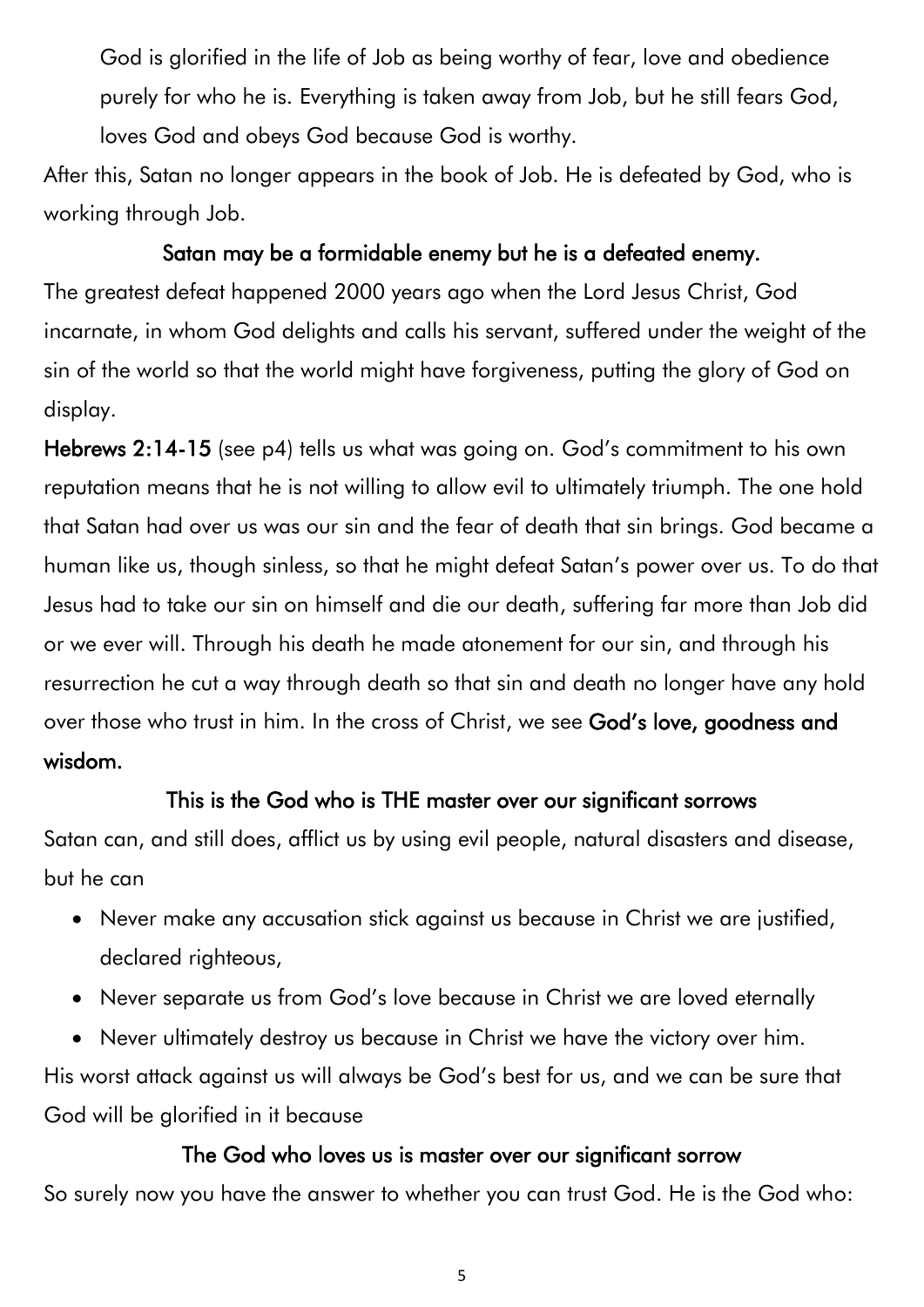- Is so committed to his own reputation that he will not allow evil to ultimately triumph, and will bring evil to an end even though this has to be done through his own suffering
- Has absolute authority over every created thing and therefore reigns sovereign over Satan
- Has defeated Satan so that his accusations cannot stick against us, and will one day put Satan in a place where he will never again disrupt this world.

### When we know that the God who is committed to his own glory,

## who has sovereign power over all evil and has defeated our enemy is also our God who loves us enough to die for us, then we can trust him with our earthly life and our eternal soul.

Job 1:13-2:10 Now there was a day when his sons and daughters were eating and drinking wine in their oldest brother's house, <sup>14</sup> and there came a messenger to Job and said, "The oxen were plowing and the donkeys feeding beside them, <sup>15</sup> and the Sabeans fell upon them and took them and struck down the servants<sup>[\[c\]](https://www.biblegateway.com/passage/?search=Job%201&version=ESV#fen-ESV-12885c)</sup> with the edge of the sword, and I alone have escaped to tell you." <sup>16</sup> While he was yet speaking, there came another and said, "The fire of God fell from heaven and burned up the sheep and the servants and consumed them, and I alone have escaped to tell you." <sup>17</sup> While he was yet speaking, there came another and said, "The Chaldeans formed three groups and made a raid on the camels and took them and struck down the servants with the edge of the sword, and I alone have escaped to tell you." <sup>18</sup> While he was yet speaking, there came another and said, "Your sons and daughters were eating and drinking wine in their oldest brother's house, <sup>19</sup> and behold, a great wind came across the wilderness and struck the four corners of the house, and it fell upon the young people, and they are dead, and I alone have escaped to tell you."

 $20$  Then Job arose and tore his robe and shaved his head and fell on the ground and worshiped. <sup>21</sup> And he said, "Naked I came from my mother's womb, and naked shall I return. The LORD gave, and the LORD has taken away; blessed be the name of the LORD."<sup>22</sup> In all this Job did not sin or charge God with wrong.

2<sup>1</sup>Again there was a day when the sons of God came to present themselves before the LORD, and Satan also came among them to present himself before the LORD. <sup>2</sup> And the LORD said to Satan, "From where have you come?" Satan answered the LORD and said, "From going to and fro on the earth, and from walking up and down on it." <sup>3</sup> And the LORD said to Satan, "Have you considered my servant Job, that there is none like him on the earth, a blameless and upright man, who fears God and turns away from evil? He still holds fast his integrity, although you incited me against him to destroy him without reason." <sup>4</sup> Then Satan answered the LORD and said, "Skin for skin! All that a man has he will give for his life. <sup>5</sup> But stretch out your hand and touch his bone and his flesh, and he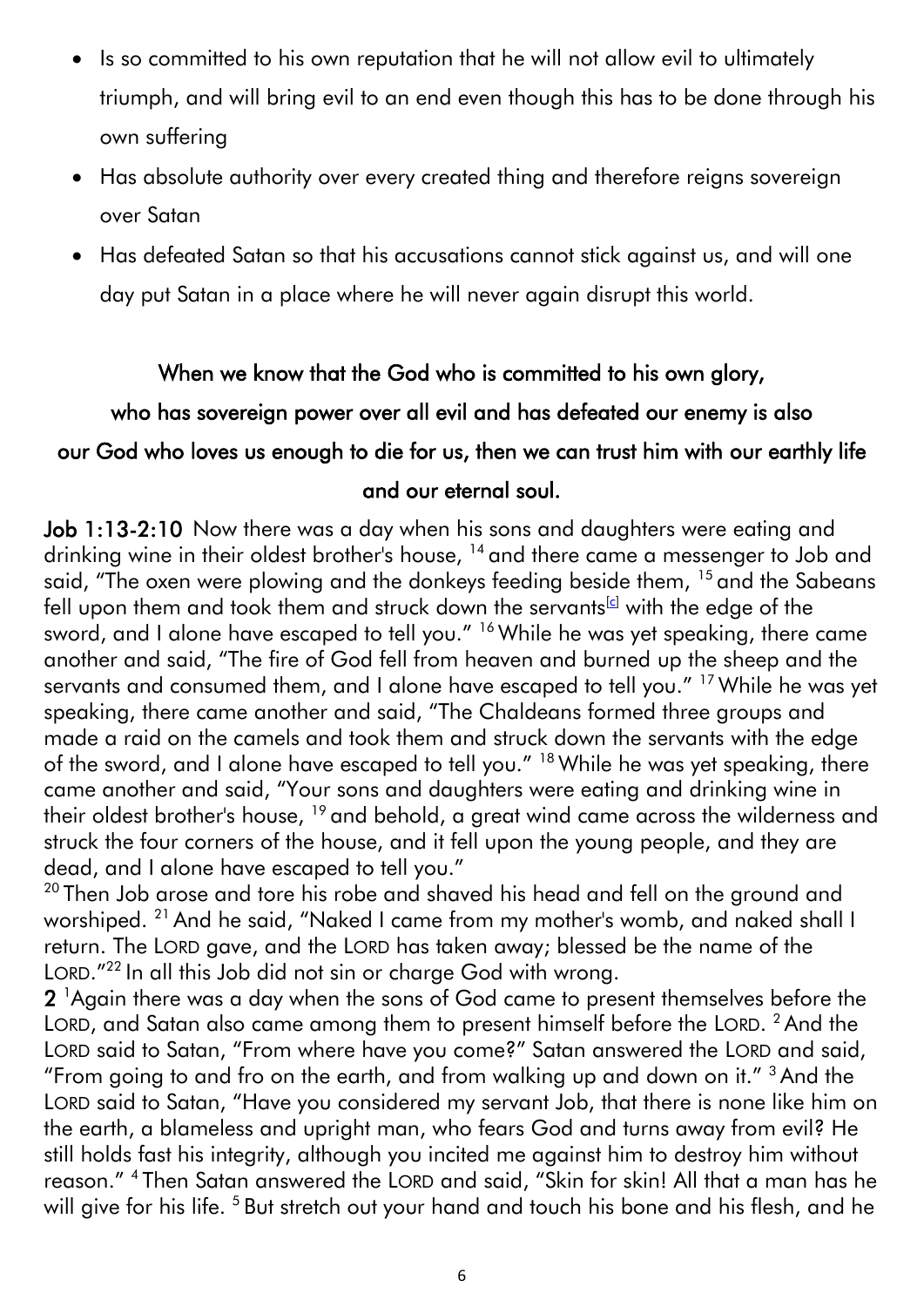will curse you to your face." <sup>6</sup> And the LORD said to Satan, "Behold, he is in your hand; only spare his life."

 $7$  So Satan went out from the presence of the LORD and struck Job with loathsome sores from the sole of his foot to the crown of his head. <sup>8</sup> And he took a piece of broken pottery with which to scrape himself while he sat in the ashes.

 $^{\rm 9}$ Then his wife said to him, "Do you still hold fast your integrity? Curse God and die." <sup>10</sup> But he said to her, "You speak as one of the foolish women would speak. Shall we receive good from God, and shall we not receive evil?"<sup>[<u>a</u>]</sup> In all this Job did not sin with his lips.

James 4:13-15 Come now, you who say, "Today or tomorrow we will go into such and such a town and spend a year there and trade and make a profit"—  $14$  yet you do not know what tomorrow will bring. What is your life? For you are a mist that appears for a little time and then vanishes. <sup>15</sup> Instead you ought to say, "If the Lord wills, we will live and do this or that."

Luke 22:3 Then Satan entered into Judas called Iscariot, who was of the number of the twelve

 Mark 4:35-41 On that day, when evening had come, he said to them, "Let us go across to the other side." <sup>36</sup> And leaving the crowd, they took him with them in the boat, just as he was. And other boats were with him.  $37$  And a great windstorm arose, and the waves were breaking into the boat, so that the boat was already filling. <sup>38</sup> But he was in the stern, asleep on the cushion. And they woke him and said to him, "Teacher, do you not care that we are perishing?" <sup>39</sup> And he awoke and rebuked the wind and said to the sea, "Peace! Be still!" And the wind ceased, and there was a great calm. <sup>40</sup> He said to them, "Why are you so afraid? Have you still no faith?" <sup>41</sup> And they were filled with great fear and said to one another, "Who then is this, that even the wind and the sea obey him?"

 Luke 13:16 And ought not this woman, a daughter of Abraham whom Satan bound for eighteen years, be loosed from this bond on the Sabbath day?"